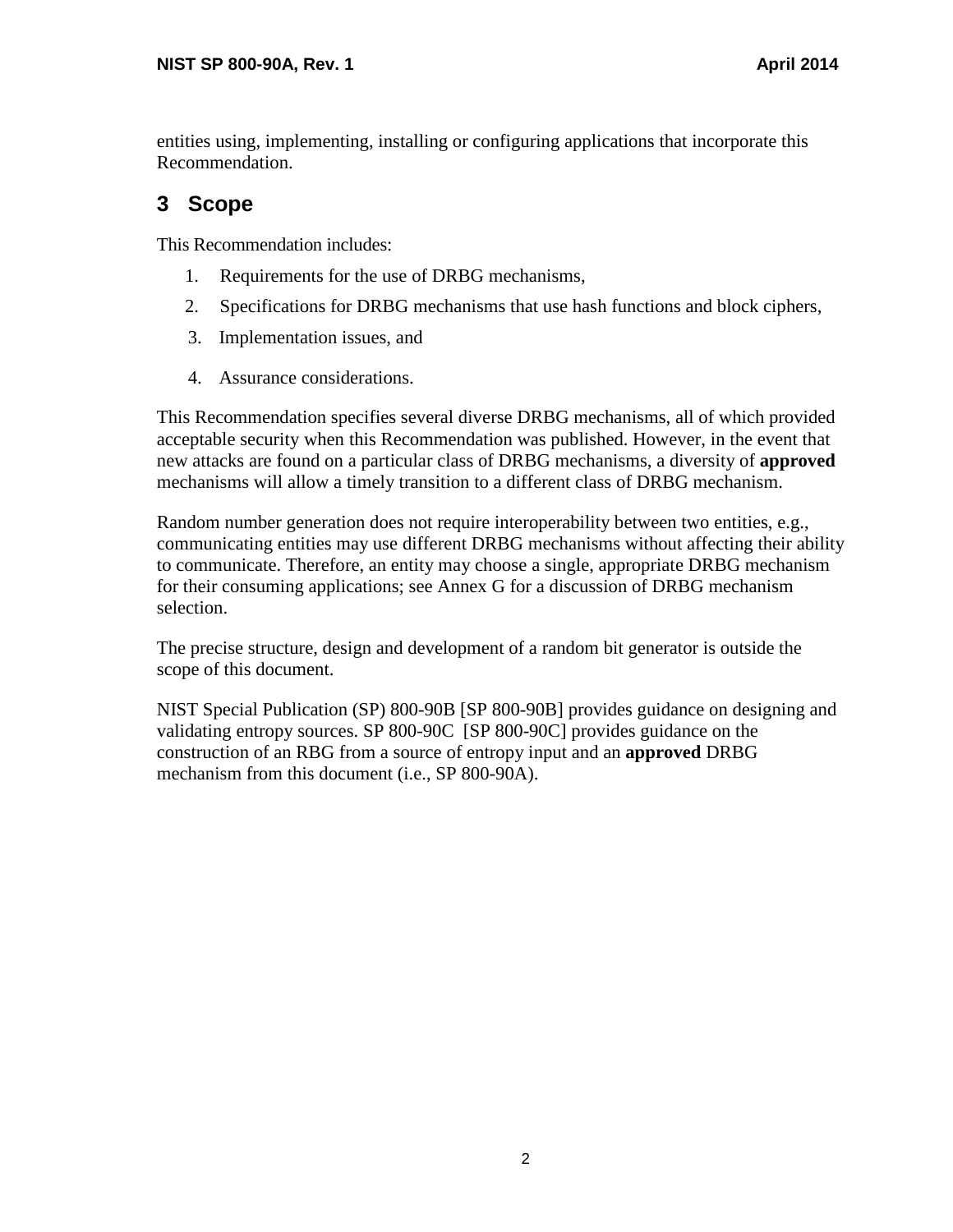#### **4 Terms and Definitions**

| Algorithm                      | A clearly specified mathematical process for computation; a<br>set of rules that, if followed, will give a prescribed result.                                                                                                                                                                                                                                                                                                                                                                                                                                                                                                                                                                                                                                                                                                                              |  |  |  |
|--------------------------------|------------------------------------------------------------------------------------------------------------------------------------------------------------------------------------------------------------------------------------------------------------------------------------------------------------------------------------------------------------------------------------------------------------------------------------------------------------------------------------------------------------------------------------------------------------------------------------------------------------------------------------------------------------------------------------------------------------------------------------------------------------------------------------------------------------------------------------------------------------|--|--|--|
| Approved                       | FIPS-approved, NIST-Recommended and/or validated by the<br>Cryptographic Algorithm Validation Program (CAVP).                                                                                                                                                                                                                                                                                                                                                                                                                                                                                                                                                                                                                                                                                                                                              |  |  |  |
| Approved entropy source        | An entropy source that has been validated as conforming to<br>SP 800-90B.                                                                                                                                                                                                                                                                                                                                                                                                                                                                                                                                                                                                                                                                                                                                                                                  |  |  |  |
| <b>Backtracking Resistance</b> | An RBG provides <i>backtracking resistance</i> relative to time T if<br>it provides assurance that an adversary that has knowledge of<br>the state of the RBG at some time(s) subsequent to time $T$ (but<br>incapable of performing work that matches the claimed<br>security strength of the RBG) would be unable to distinguish<br>between observations of ideal random bitstrings and<br>(previously unseen) bitstrings that are output by the RBG at or<br>prior to time $T$ . In particular, an RBG whose design allows the<br>adversary to "backtrack" from the initially-compromised RBG<br>state(s) to obtain knowledge of prior RBG states and the<br>corresponding outputs (including the RBG state and output at<br>time $T$ ) would not provide backtracking resistance relative to<br>time T. (Contrast with <i>prediction resistance</i> .) |  |  |  |
| <b>Biased</b>                  | A value that is chosen from a sample space is said to be biased<br>if one value is more likely to be chosen than another value.<br>Contrast with unbiased.                                                                                                                                                                                                                                                                                                                                                                                                                                                                                                                                                                                                                                                                                                 |  |  |  |
| <b>Bitstring</b>               | A bitstring is an ordered sequence of 0's and 1's. The leftmost<br>bit is the most significant bit of the string and is the newest bit<br>generated. The rightmost bit is the least significant bit of the<br>string.                                                                                                                                                                                                                                                                                                                                                                                                                                                                                                                                                                                                                                      |  |  |  |
| <b>Bitwise Exclusive-Or</b>    | An operation on two bitstrings of equal length that combines<br>corresponding bits of each bitstring using an exclusive-or<br>operation.                                                                                                                                                                                                                                                                                                                                                                                                                                                                                                                                                                                                                                                                                                                   |  |  |  |
| <b>Block Cipher</b>            | A symmetric-key cryptographic algorithm that transforms a<br>block of information at a time using a cryptographic key. For<br>a block-cipher algorithm, the length of the input block is the<br>same as the length of the output block.                                                                                                                                                                                                                                                                                                                                                                                                                                                                                                                                                                                                                    |  |  |  |
| <b>Consuming Application</b>   | The application (including middleware) that uses random<br>numbers or bits obtained from an approved random bit<br>generator.                                                                                                                                                                                                                                                                                                                                                                                                                                                                                                                                                                                                                                                                                                                              |  |  |  |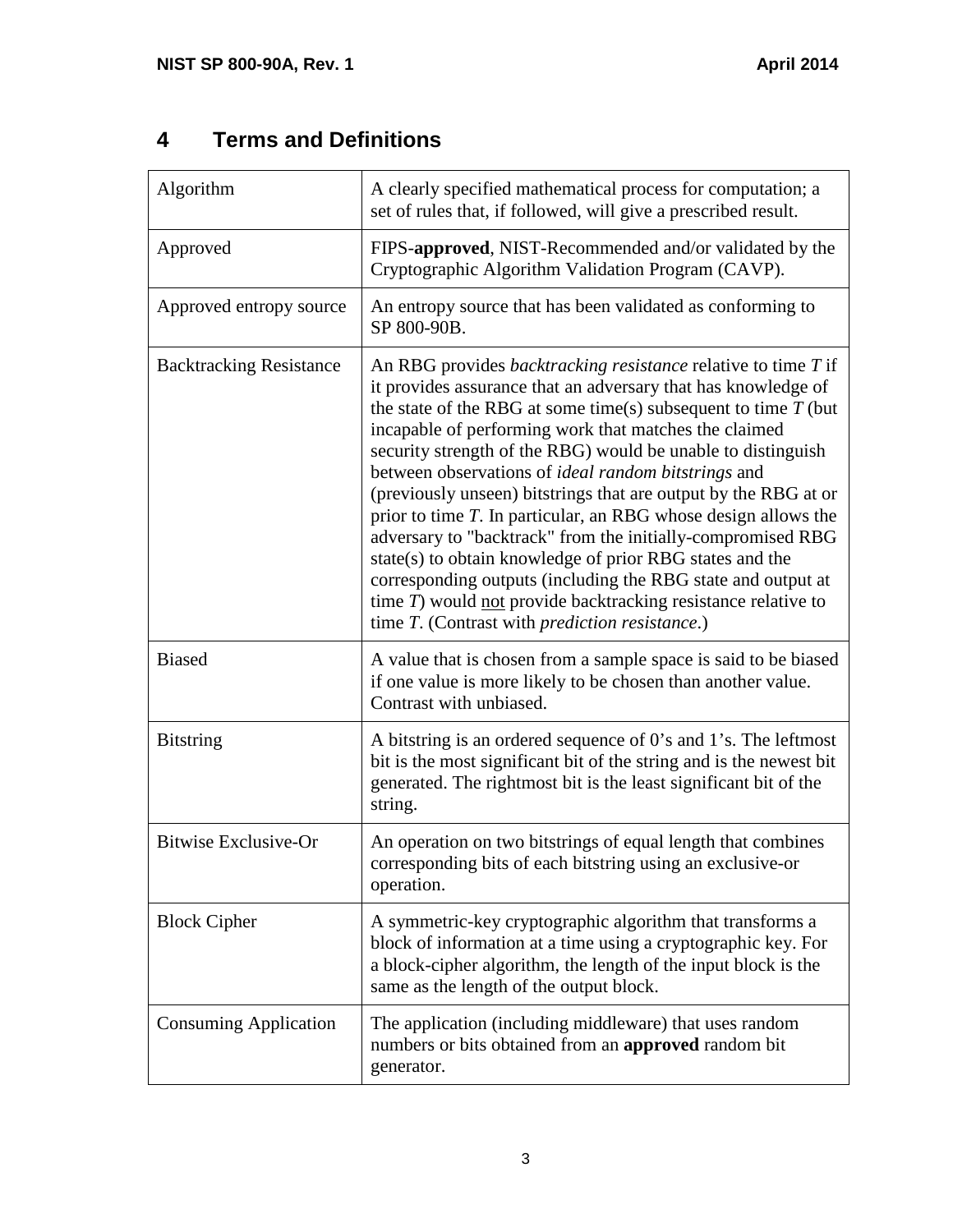| Cryptographic Key (Key)                      | A parameter that determines the operation of a cryptographic<br>function such as:                                                                                                                                                                                                                      |  |  |  |
|----------------------------------------------|--------------------------------------------------------------------------------------------------------------------------------------------------------------------------------------------------------------------------------------------------------------------------------------------------------|--|--|--|
|                                              | 1. The transformation from plaintext to ciphertext and<br>vice versa.                                                                                                                                                                                                                                  |  |  |  |
|                                              | 2. The generation of keying material,                                                                                                                                                                                                                                                                  |  |  |  |
|                                              | 3. A digital signature computation or verification.                                                                                                                                                                                                                                                    |  |  |  |
| Deterministic Algorithm                      | An algorithm that, given the same inputs, always produces the<br>same outputs.                                                                                                                                                                                                                         |  |  |  |
| Deterministic Random<br>Bit Generator (DRBG) | An RBG that includes a DRBG mechanism and (at least<br>initially) has access to a source of entropy input. The DRBG<br>produces a sequence of bits from a secret initial value called a<br>seed, along with other possible inputs. A DRBG is often<br>called a Pseudorandom Number (or Bit) Generator. |  |  |  |
| <b>DRBG</b> Mechanism                        | The portion of an RBG that includes the functions necessary<br>to instantiate and uninstantiate the RBG, generate<br>pseudorandom bits, (optionally) reseed the RBG and test the<br>health of the the DRBG mechanism.                                                                                  |  |  |  |
| <b>DRBG</b> Mechanism<br>Boundary            | A conceptual boundary that is used to explain the operations<br>of a DRBG mechanism and its interaction with and relation to<br>other processes. (See min-entropy.)                                                                                                                                    |  |  |  |
| Entropy                                      | A measure of the disorder, randomness or variability in a<br>closed system. Min-entropy is the measure used in this<br>Recommendation.                                                                                                                                                                 |  |  |  |
| <b>Entropy Input</b>                         | An input bitstring that provides an assessed minimum amount<br>of unpredictability for a DRBG mechanism. (See min-<br>entropy.)                                                                                                                                                                        |  |  |  |
| <b>Entropy Source</b>                        | A combination of a noise source (e.g., thermal noise or hard<br>drive seek times), health tests, and an optional conditioning<br>component that produce random bitstrings to be used by an<br>RBG.                                                                                                     |  |  |  |
| <b>Equivalent Process</b>                    | Two processes are equivalent if, when the same values are<br>input to each process, the same output is produced.                                                                                                                                                                                       |  |  |  |
| Exclusive-or                                 | A mathematical operation; the symbol $\oplus$ , defined as:                                                                                                                                                                                                                                            |  |  |  |
|                                              | $0 \oplus 0 = 0$<br>$1 \oplus 0 = 1$                                                                                                                                                                                                                                                                   |  |  |  |
|                                              | $0 \oplus 1 = 1$<br>$1 \oplus 1 = 0$                                                                                                                                                                                                                                                                   |  |  |  |
|                                              | Equivalent to binary addition without carry.                                                                                                                                                                                                                                                           |  |  |  |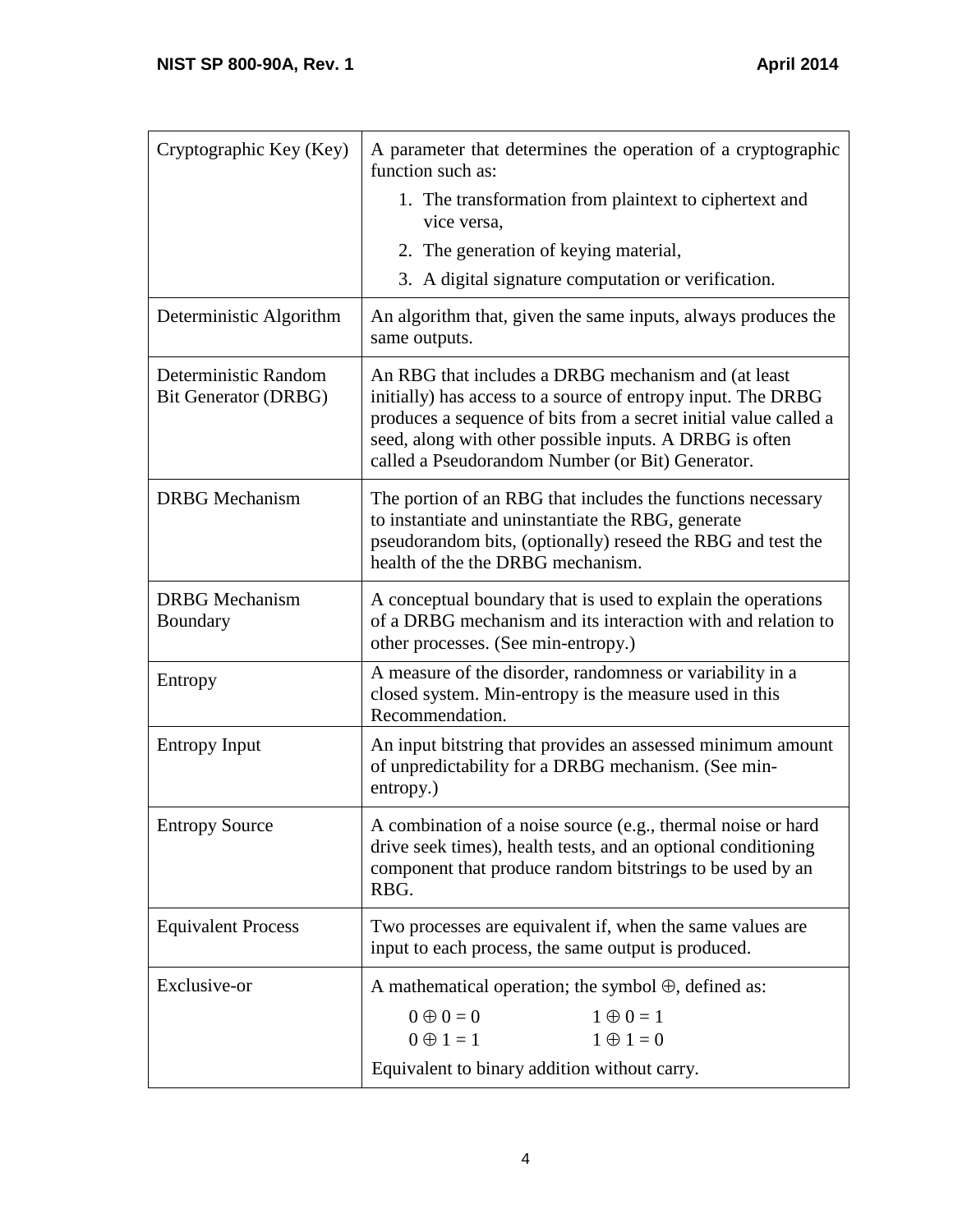| <b>Fresh Entropy</b>                            | A bitstring output from a source of entropy input for which<br>there is a negligible probability that it has been previously<br>output by the source and a negligible probability that the<br>bitstring has been previously used by the DRBG.                                                                                                                                                                                                                                                   |  |  |  |
|-------------------------------------------------|-------------------------------------------------------------------------------------------------------------------------------------------------------------------------------------------------------------------------------------------------------------------------------------------------------------------------------------------------------------------------------------------------------------------------------------------------------------------------------------------------|--|--|--|
| <b>Full Entropy</b>                             | For the purposes of this Recommendation, an $n$ -bit string is<br>said to have full entropy if that bitstring is estimated to contain<br>at least $(1-\varepsilon)n$ bits of entropy, where $0 \le \varepsilon \le 2^{-64}$ . A source of<br>full-entropy bitstrings serves as a practical approximation to a<br>source of ideal random bitstrings of the same length (see ideal<br>random sequence).                                                                                           |  |  |  |
| <b>Hash Function</b>                            | A (mathematical) function that maps values from a large<br>(possibly very large) domain into a smaller range. The<br>function satisfies the following properties:<br>1. (One-way) It is computationally infeasible to find any<br>input that maps to any pre-specified output;<br>2. (Collision free) It is computationally infeasible to find<br>any two distinct inputs that map to the same output.                                                                                          |  |  |  |
| <b>Health Testing</b>                           | Testing within an implementation immediately prior to or<br>during normal operation to determine that the implementation<br>continues to perform as implemented and as validated                                                                                                                                                                                                                                                                                                                |  |  |  |
| <b>Ideal Random Bitstring</b>                   | See Ideal Random Sequence.                                                                                                                                                                                                                                                                                                                                                                                                                                                                      |  |  |  |
| <b>Ideal Random Sequence</b>                    | Each bit of an ideal random sequence is unpredictable and<br>unbiased, with a value that is independent of the values of the<br>other bits in the sequence. Prior to the observation of the<br>sequence, the value of each bit is equally likely to be 0 or 1,<br>and, the probability that a particular bit will have a particular<br>value is unaffected by knowledge of the values of any or all of<br>the other bits. An ideal random sequence of $n$ bits contains $n$<br>bits of entropy. |  |  |  |
| Implementation                                  | An implementation of an RBG is a cryptographic device or<br>portion of a cryptographic device that is the physical<br>embodiment of the RBG design, for example, some code<br>running on a computing platform.                                                                                                                                                                                                                                                                                  |  |  |  |
| <b>Implementation Testing</b><br>for Validation | Testing by an independent and accredited party to ensure that<br>an implemention of this Recommendation conforms to the<br>specifications of this Recommendation.                                                                                                                                                                                                                                                                                                                               |  |  |  |
| Instantiation of an RBG                         | An instantiation of an RBG is a specific, logically<br>independent, initialized RBG. One instantiation is                                                                                                                                                                                                                                                                                                                                                                                       |  |  |  |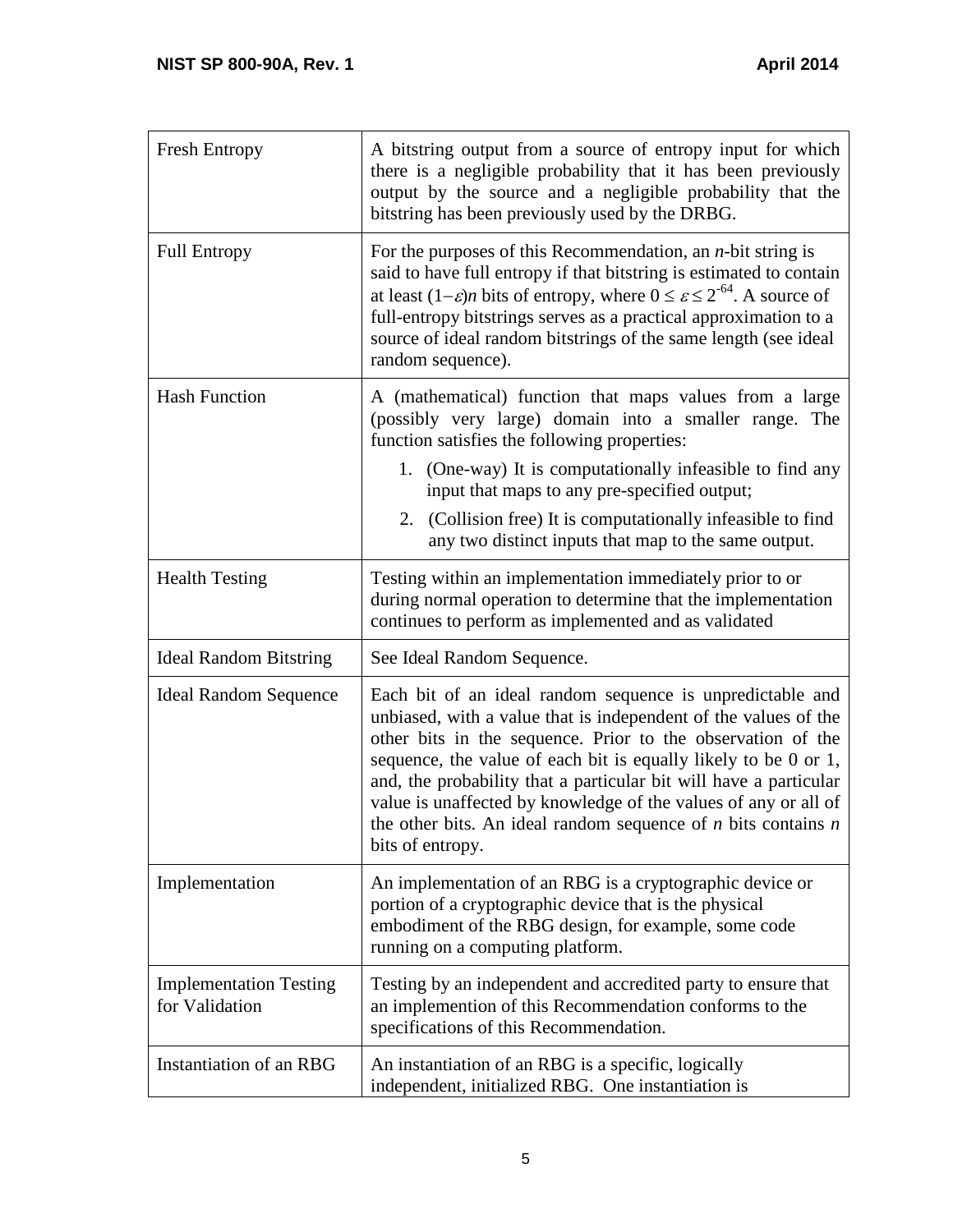|                                                                                       | distinguished from another by a "handle" (e.g., an identifying<br>number).                                                                                                                                                                                                                                                                                                                                                                                                                                                                                                                                                                                                                                                                                               |  |  |  |
|---------------------------------------------------------------------------------------|--------------------------------------------------------------------------------------------------------------------------------------------------------------------------------------------------------------------------------------------------------------------------------------------------------------------------------------------------------------------------------------------------------------------------------------------------------------------------------------------------------------------------------------------------------------------------------------------------------------------------------------------------------------------------------------------------------------------------------------------------------------------------|--|--|--|
| <b>Internal State</b>                                                                 | The collection of stored information about a DRBG<br>instantiation. This can include both secret and non-secret<br>information.                                                                                                                                                                                                                                                                                                                                                                                                                                                                                                                                                                                                                                          |  |  |  |
| Key                                                                                   | See Cryptographic Key.                                                                                                                                                                                                                                                                                                                                                                                                                                                                                                                                                                                                                                                                                                                                                   |  |  |  |
| Min-entropy                                                                           | The <i>min-entropy</i> (in bits) of a random variable $X$ is the largest<br>value $m$ having the property that each observation of $X$<br>provides at least $m$ bits of information (i.e., the min-entropy of<br>$X$ is the greatest lower bound for the information content of<br>potential observations of $X$ ). The min-entropy of a random<br>variable is a lower bound on its entropy. The precise<br>formulation for min-entropy is $-(\log_2 \max p_i)$ for a discrete<br>distribution having probabilities $p_1, \ldots, p_n$ . Min-entropy is<br>often used as a worst-case measure of the unpredictability of a<br>random variable. Also see SP 800-90B.                                                                                                      |  |  |  |
| Non-Deterministic<br><b>Random Bit Generator</b><br>(Non-deterministic RBG)<br>(NRBG) | An RBG that always has access to an entropy source and<br>(when working properly) produces output bitstrings that have<br>full entropy. Often called a True Random Number (or Bit)<br>Generator. (Contrast with a deterministic random bit<br>generator (DRBG)).                                                                                                                                                                                                                                                                                                                                                                                                                                                                                                         |  |  |  |
| Nonce                                                                                 | A time-varying value that has at most a negligible chance of<br>repeating, e.g., a random value that is generated anew for each<br>use, a timestamp, a sequence number, or some combination of<br>these.                                                                                                                                                                                                                                                                                                                                                                                                                                                                                                                                                                 |  |  |  |
| <b>Personalization String</b>                                                         | An optional string of bits that is combined with a secret<br>entropy input and (possibly) a nonce to produce a seed.                                                                                                                                                                                                                                                                                                                                                                                                                                                                                                                                                                                                                                                     |  |  |  |
| <b>Prediction Resistance</b>                                                          | An RBG provides prediction resistance relative to time $T$ if it<br>provides assurance that an adversary with knowledge of the<br>state of the RBG at some time(s) prior to $T$ (but incapable of<br>performing work that matches the claimed security strength of<br>the RBG) would be unable to distinguish between<br>observations of ideal random bitstrings and (previously<br>unseen) bitstrings output by the RBG at or subsequent to time<br>T. In particular, an RBG whose design allows the adversary to<br>step forward from the initially compromised RBG state(s) to<br>obtain knowledge of subsequent RBG states and the<br>corresponding outputs (including the RBG state and output at<br>time $T$ ) would not provide prediction resistance relative to |  |  |  |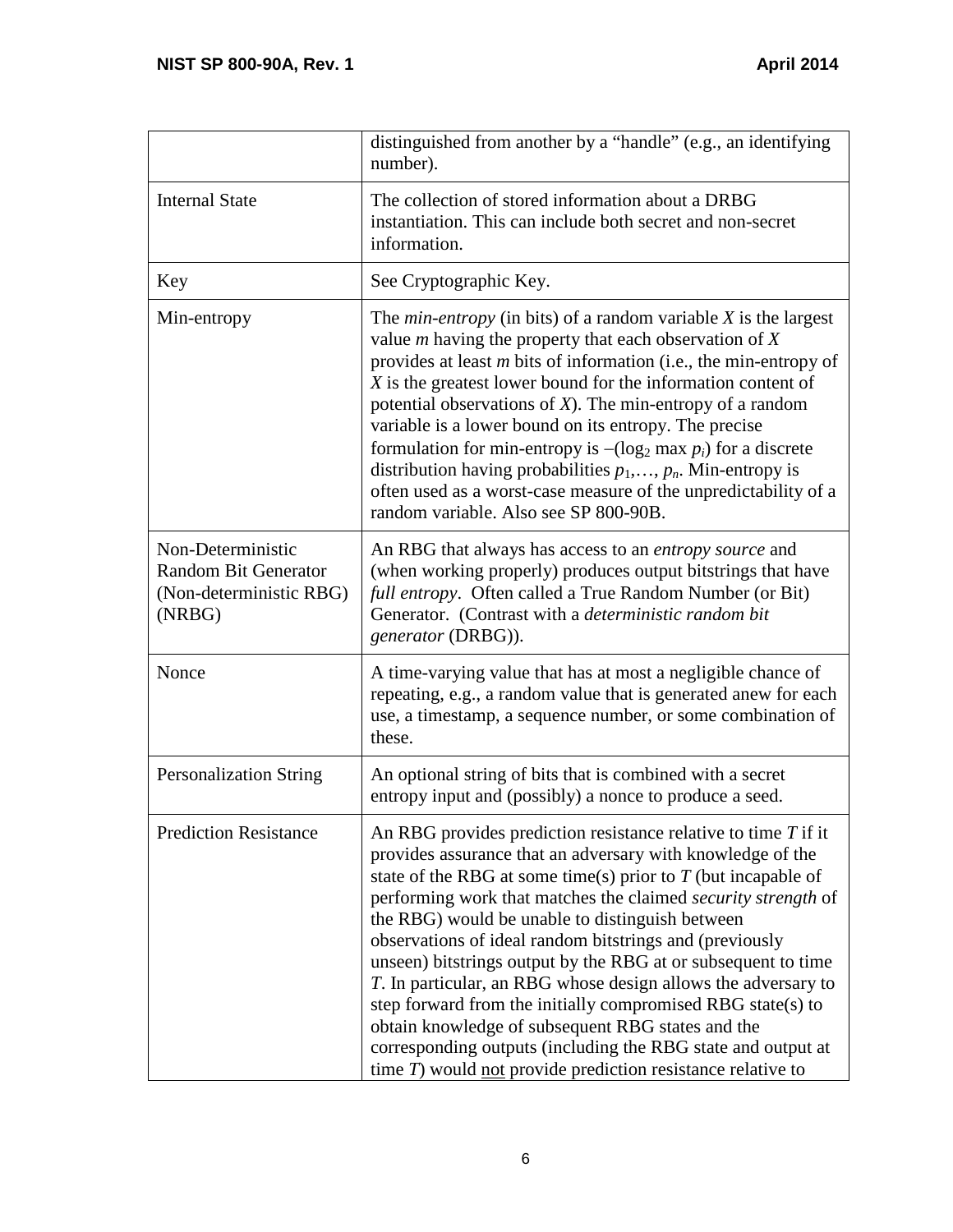|                                         | time T. (Contrast with backtracking resistance.)                                                                                                                                                                                                                                                                                                                                                                                                                                              |  |  |  |
|-----------------------------------------|-----------------------------------------------------------------------------------------------------------------------------------------------------------------------------------------------------------------------------------------------------------------------------------------------------------------------------------------------------------------------------------------------------------------------------------------------------------------------------------------------|--|--|--|
| Pseudorandom                            | A process (or data produced by a process) is said to be<br>pseudorandom when the outcome is deterministic, yet also<br>effectively random, as long as the internal action of the<br>process is hidden from observation. For cryptographic<br>purposes, "effectively" means "within the limits of the<br>intended cryptographic strength."                                                                                                                                                     |  |  |  |
| <b>Pseudorandom Number</b><br>Generator | See Deterministic Random Bit Generator.                                                                                                                                                                                                                                                                                                                                                                                                                                                       |  |  |  |
| <b>Random Number</b>                    | For the purposes of this Recommendation, a value in a set that<br>has an equal probability of being selected from the total<br>population of possibilities and, hence, is unpredictable. A<br>random number is an instance of an unbiased random variable,<br>that is, the output produced by a uniformly distributed random<br>process.                                                                                                                                                      |  |  |  |
| <b>Random Bit Generator</b><br>(RBG)    | A device or algorithm that outputs a sequence of binary bits<br>that appears to be statistically independent and unbiased. An<br>RBG is either a DRBG or an NRBG.                                                                                                                                                                                                                                                                                                                             |  |  |  |
| Reseed                                  | To acquire additional bits that will affect the internal state of<br>the DRBG mechanism.                                                                                                                                                                                                                                                                                                                                                                                                      |  |  |  |
| <b>Secure Channel</b>                   | A path for transferring data between two entities or<br>components that ensures confidentiality, integrity and replay<br>protection, as well as mutual authentication between the<br>entities or components. The secure channel may be provided<br>using cryptographic, physical or procedural methods, or a<br>combination thereof.                                                                                                                                                          |  |  |  |
| <b>Security Strength</b>                | A number associated with the amount of work (that is, the<br>number of operations of some sort) that is required to break a<br>cryptographic algorithm or system in some way. In this<br>Recommendation, the security strength is specified in bits and<br>is a specific value from the set $\{112, 128, 192, 256\}$ . If the<br>security strength associated with an algorithm or system is S<br>bits, then it is expected that (roughly) $2S$ basic operations are<br>required to break it. |  |  |  |
| Seed                                    | Noun: A string of bits that is used as input to a DRBG<br>mechanism. The seed will determine a portion of the internal<br>state of the DRBG, and its entropy must be sufficient to<br>support the security strength of the DRBG.<br>Verb : To acquire bits with sufficient entropy for the desired                                                                                                                                                                                            |  |  |  |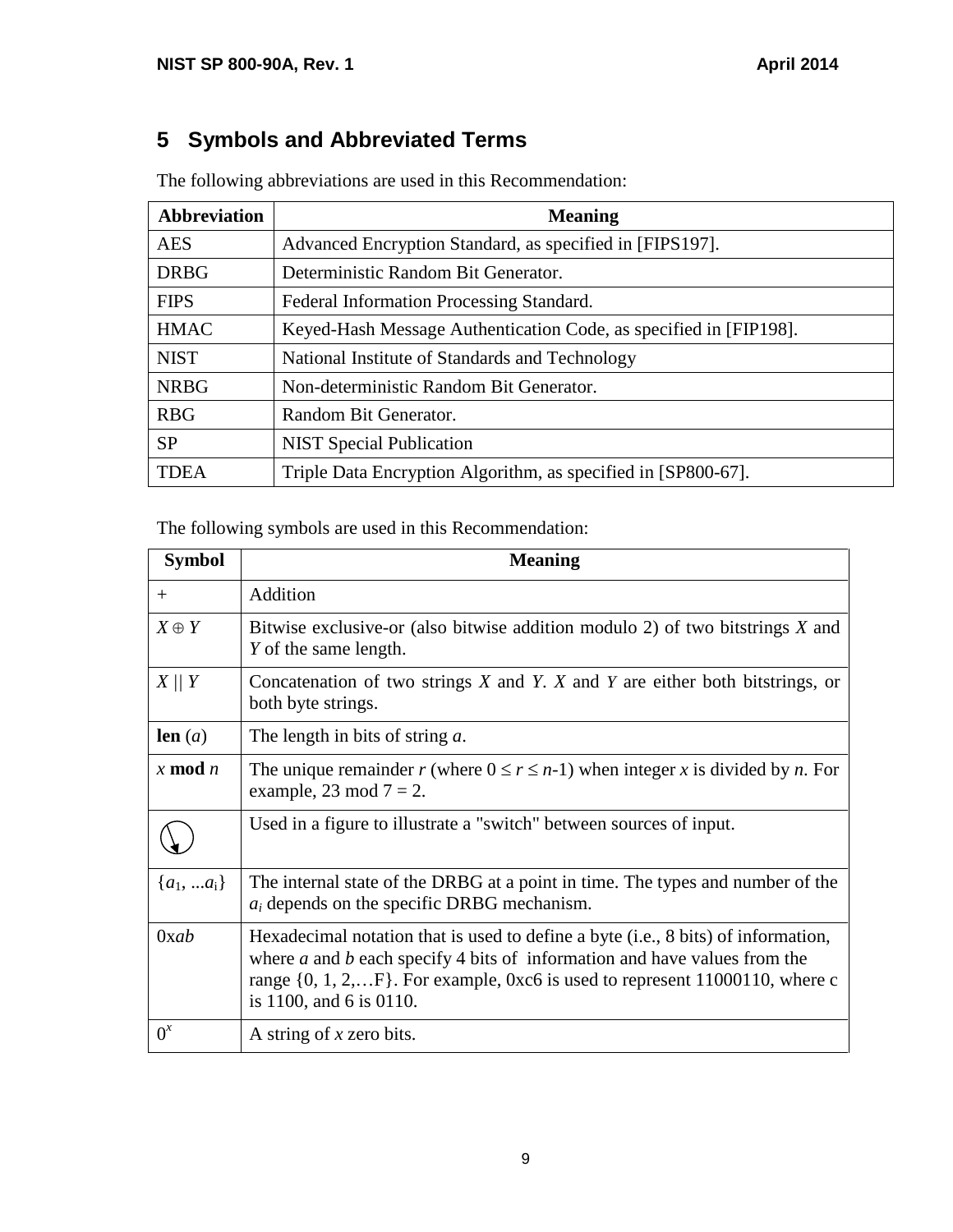# **6 Document Organization**

This Recommendation is organized as follows:

- Section 7 provides a functional model for a DRBG that uses a DRBG mechanism and discusses the major components of the DRBG mechanim.
- Section 8 provides concepts and general requirements for the implementation and use of a DRBG mechanism.
- Section 9 specifies the functions of a DRBG mechanism that are introduced in Section 8. These functions use the DRBG algorithms specified in Section 10.
- algorithms specified in [FIPS197] and [SP 800-67] (AES and TDEA, respectively). Section 10 specifies **approved** DRBG algorithms. Algorithms have been specified that are based on the hash functions specified in [FIPS 180], and block cipher
- Section 11 addresses assurance issues for DRBG mechanisms, including documentation requirements, implementation validation and health testing.

This Recommendation also includes the following appendices:

- Appendix A provides conversion routines.
- of the values computed for the DRBGs using each **approved** cryptographic Appendix B provides example pseudocode for each DRBG mechanism. Examples algorithm and key size are available at http://csrc.nist.gov/groups/ST/toolkit/examples.html under the entries for SP 800 90A.
- Appendix C provides a discussion on DRBG mechanism selection.
- Appendix D provides references.
- Appendix E provides a list of modifications to SP 800-90A since it was first published.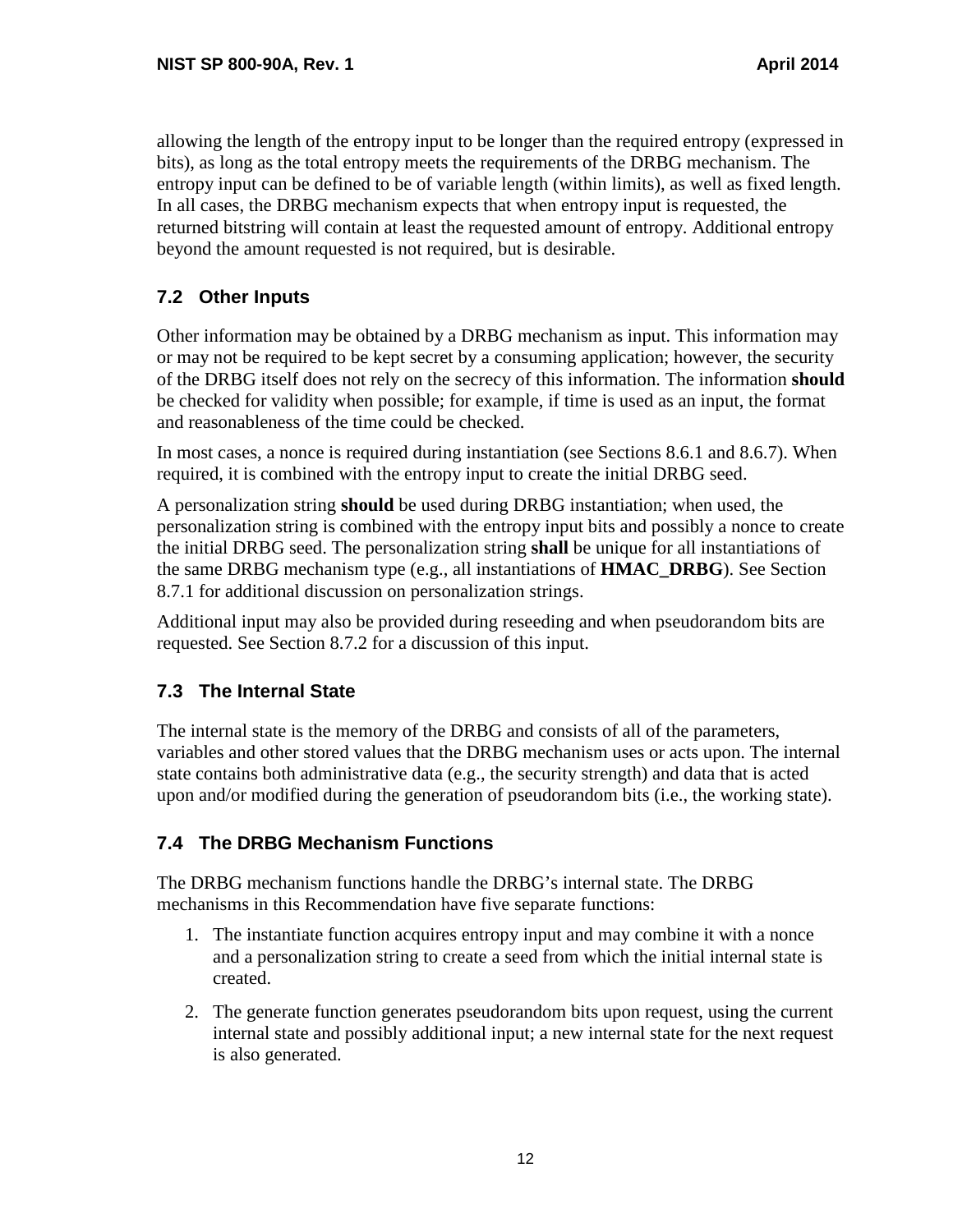- 3. The reseed function acquires new entropy input and combines it with the current internal state and any additional input that is provided to create a new seed and a new internal state.
- 4. The uninstantiate function zeroizes (i.e., erases) the internal state.
- 5. The health test function determines that the DRBG mechanism continues to function correctly.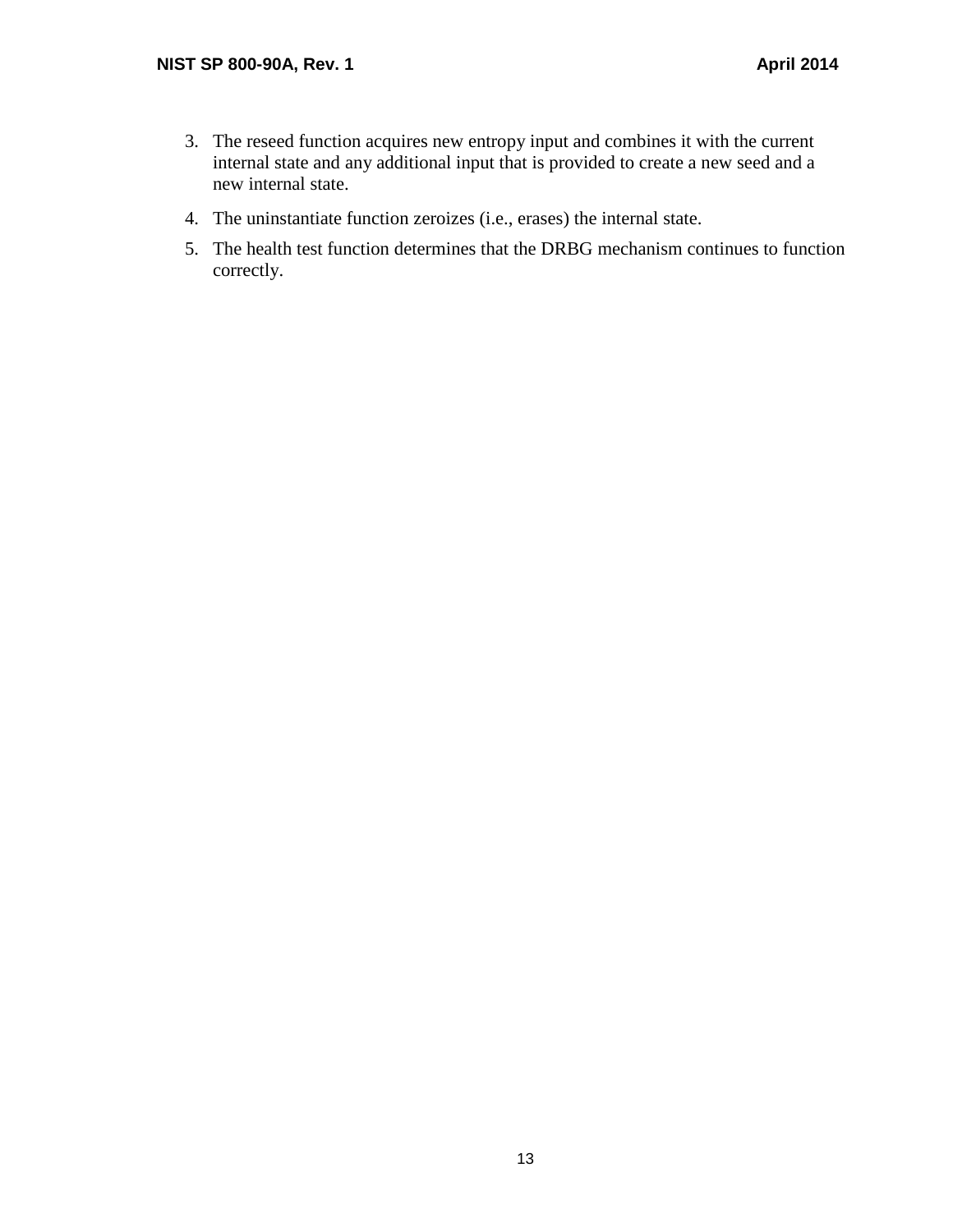# **8. DRBG Mechanism Concepts and General Requirements**

#### **8.1 DRBG Mechanism Functions**

A DRBG mechanism requires instantiate, uninstantiate, generate, and health testing functions. A DRBG mechanism includes an optional reseed function. A DRBG **shall** be instantiated prior to the generation of output by the DRBG. These functions are specified in Section 9.

### **8.2 DRBG Instantiations**

 and AES keys) and may be separately instantiated for each purpose, thus effectively creating A DRBG may be used to obtain pseudorandom bits for different purposes (e.g., DSA private keys two DRBGs.

A DRBG is instantiated using a seed and may be reseeded; when reseeded, the seed **shall** be different than the seed used for instantiation. Each seed defines a *seed period* for the DRBG instantiation; an instantiation consists of one or more seed periods that begin when a new





seed is acquired and end when the next seed is obtained or the DRBG is no longer used (see Figure 2).

### **8.3 Internal States**

During instantiation, an initial internal state is derived from the seed. The internal state for an instantiation includes:

- 1. The working state:
	- a. One or more values that are derived from the seed and become part of the internal state; these values **shall** remain secret, and
	- b. A count of the number of requests produced since the instantiation was seeded or reseeded.
- 2. Administrative information (e.g., security strength and prediction resistance flag).

The internal state **shall** be protected at least as well as the intended use of the pseudorandom output bits requested by the consuming application. A DRBG mechanism implementation may be designed to handle multiple instantiations. Each DRBG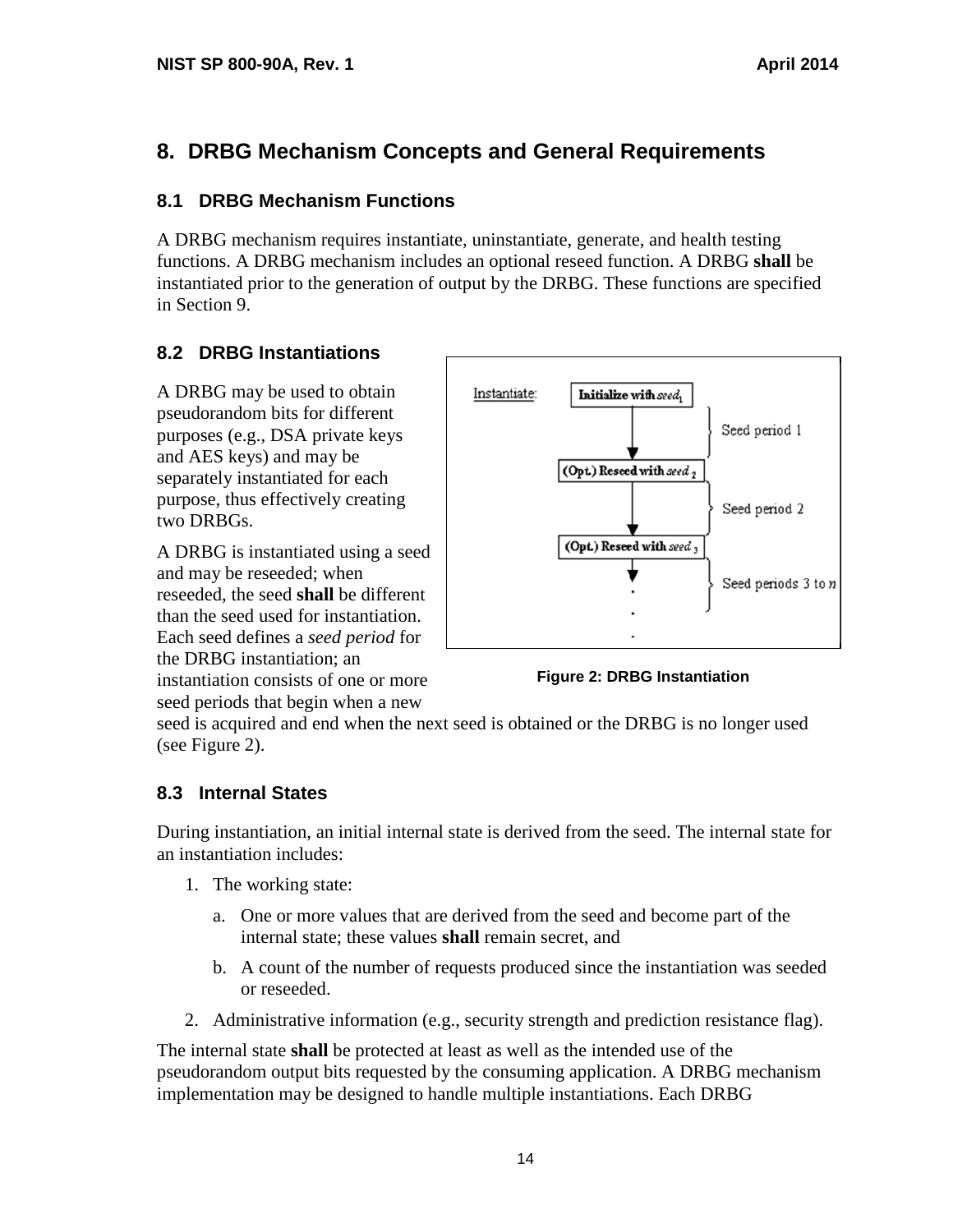instantiation **shall** have its own internal state. The internal state for one DRBG instantiation **shall not** be used as the internal state for a different instantiation.

## **8.4 Security Strengths Supported by an Instantiation**

The DRBG mechanisms specified in this Recommendation support four security strengths: 112, 128, 192 or 256 bits. The security strength for the instantiation is requested during DRBG instantiation, and the instantiate function obtains the appropriate amount of entropy for the requested security strength. Each DRBG mechanism has restrictions on the security strength it can support, based on its design (see Section 10).

The actual security strength supported by a given instantiation depends on the DRBG implementation and on the amount of entropy provided to the instantiate function. Note that the security strength actually supported by a particular instantiation could be less than the maximum security strength possible for that DRBG implementation (see Table 1). For example, a DRBG that is designed to support a maximum security strength of 256 bits could, instead, be instantiated to support only a 128-bit security strength if the additional security provided by the 256-bit security strength is not required (i.e., by requesting only 128 bits of entropy during instantiation, rather than 256 bits of entropy).

| <b>Maximum Designed</b><br><b>Security Strength</b>       | 112 | 128      | 192           | 256                   |
|-----------------------------------------------------------|-----|----------|---------------|-----------------------|
| <b>Possible Instantiated</b><br><b>Security Strengths</b> | 112 | 112, 128 | 112, 128, 192 | 112, 128, 192,<br>256 |

**Table 1: Possible Instantiated Security Strengths** 

 for pseudorandom bits. These pseudorandom bits **shall not** be used for any application that Following instantiation, requests can be made to the generate function of that instantiation requires a higher security strength than the DRBG is instantiated to support. For example, a DRBG instantiated to support a security strength of 112 bits must not be used to generate a key intended to support a security strength of 256 bits.

For each generate request, the security strength to be provided for the bits is requested. Any security strength can be requested during a call to the generate function, up to the security strength of the instantiation, e.g., an instantiation could be instantiated at the 128bit security strength, but a request for pseudorandom bits could indicate that a lesser security strength is actually required for the bits to be generated. Assuming that the request is valid, the requested number of bits is returned.

When an instantiation is used for multiple purposes, the minimum entropy requirement for each purpose must be considered. The DRBG needs to be instantiated for the highest security strength required. For example, if one purpose requires a security strength of 112 bits, and another purpose requires a security strength of 256 bits, then the DRBG needs to be instantiated to support the 256-bit security strength.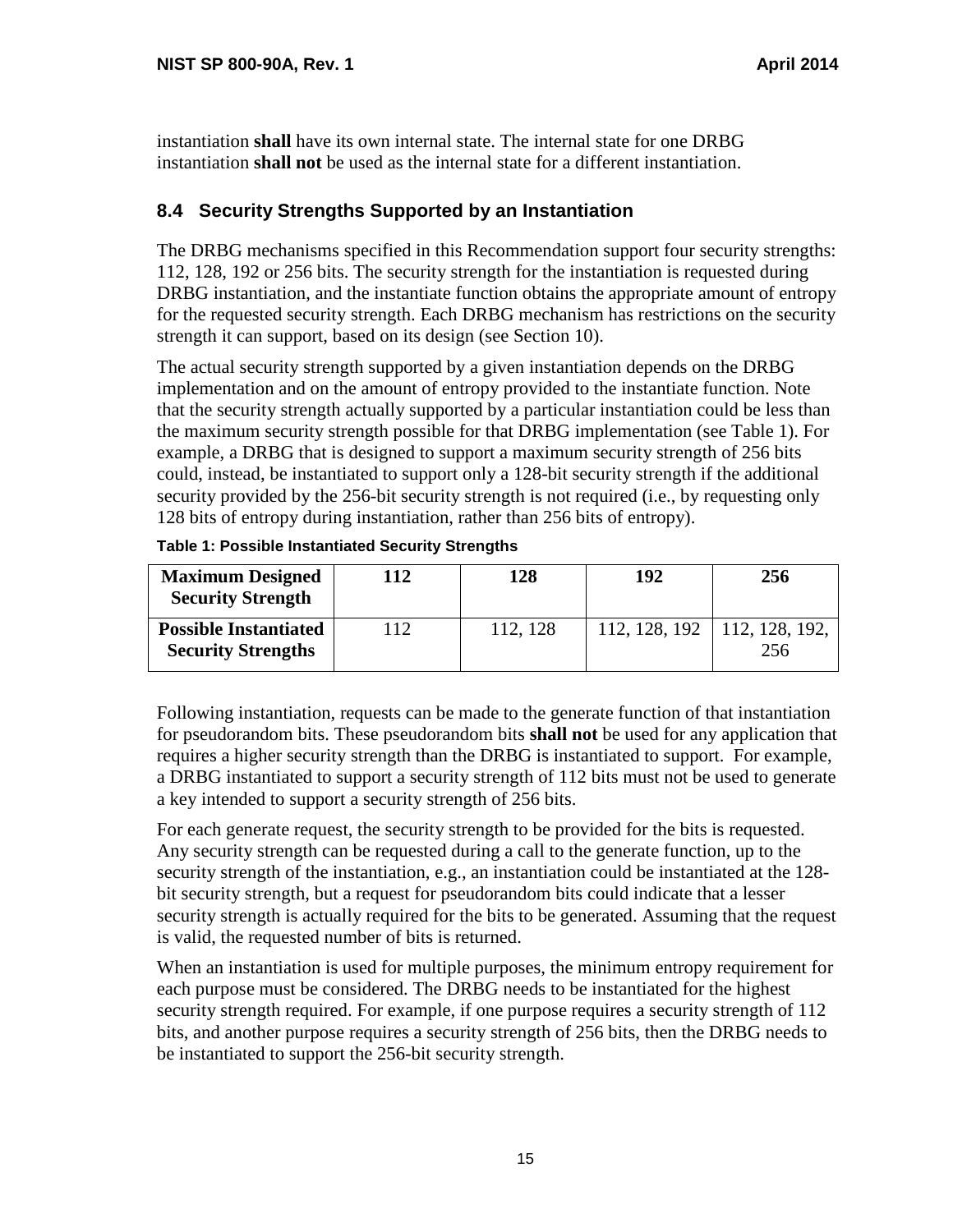#### **8.5 DRBG Mechanism Boundaries**

As a convenience, this Recommendation uses the notion of a "DRBG mechanism boundary" to explain the operations of a DRBG mechanism and its interaction with and relation to other processes; a DRBG mechanism boundary contains all DRBG mechanism functions and internal states required for a DRBG. Data enters a DRBG mechanism boundary via the DRBG's public interfaces, which are made available to consuming applications. The DRBG mechanism boundary should not be confused with a cryptographic module boundary, as specified in [FIPS 140]; the relationship between a cryptographic module boundary and a DRBG boundary is discussed below and in [SP 800 90C].

Within a DRBG mechanism boundary,

- 1. The DRBG internal state and the operation of the DRBG mechanism functions **shall** only be affected according to the DRBG mechanism specification.
- 2. The DRBG internal state **shall** exist solely within the DRBG mechanism boundary. The internal state **shall not** be accessible by non-DRBG functions or other instantiations of that or other DRBGs.
- in computations involving these secret parts **shall not** affect any information that leaves the DRBG mechanism boundary, except as specified for the DRBG 3. Information about secret parts of the DRBG internal state and intermediate values pseudorandom bit outputs.

 primitive, but the DRBG's internal state and the DRBG mechanism functions **shall not** be Each DRBG mechanism includes one or more cryptographic primitives (i.e., a hash function or block-cipher algortihm). Other applications may use the same cryptographic

affected by these other applications. For example, a DRBG mechanism may use the same hash-function code as a digitalsignature application.

 distributed across multiple devices (see A DRBG mechanism's functions may be contained within a single device, or may be Figures 3 and 4). Figure 3 depicts a DRBG for which all functions are contained within the same device. In this case, the DRBG mechanism boundary is the same as or is fully contained within a cryptographic module boundary.

Figure 4 provides an example of DRBG mechanism functions that are distributed across multiple devices. In this case, each device has a DRBG mechanism subboundary that contains the DRBG **Figure 3: DRBG Mechanism Functions**



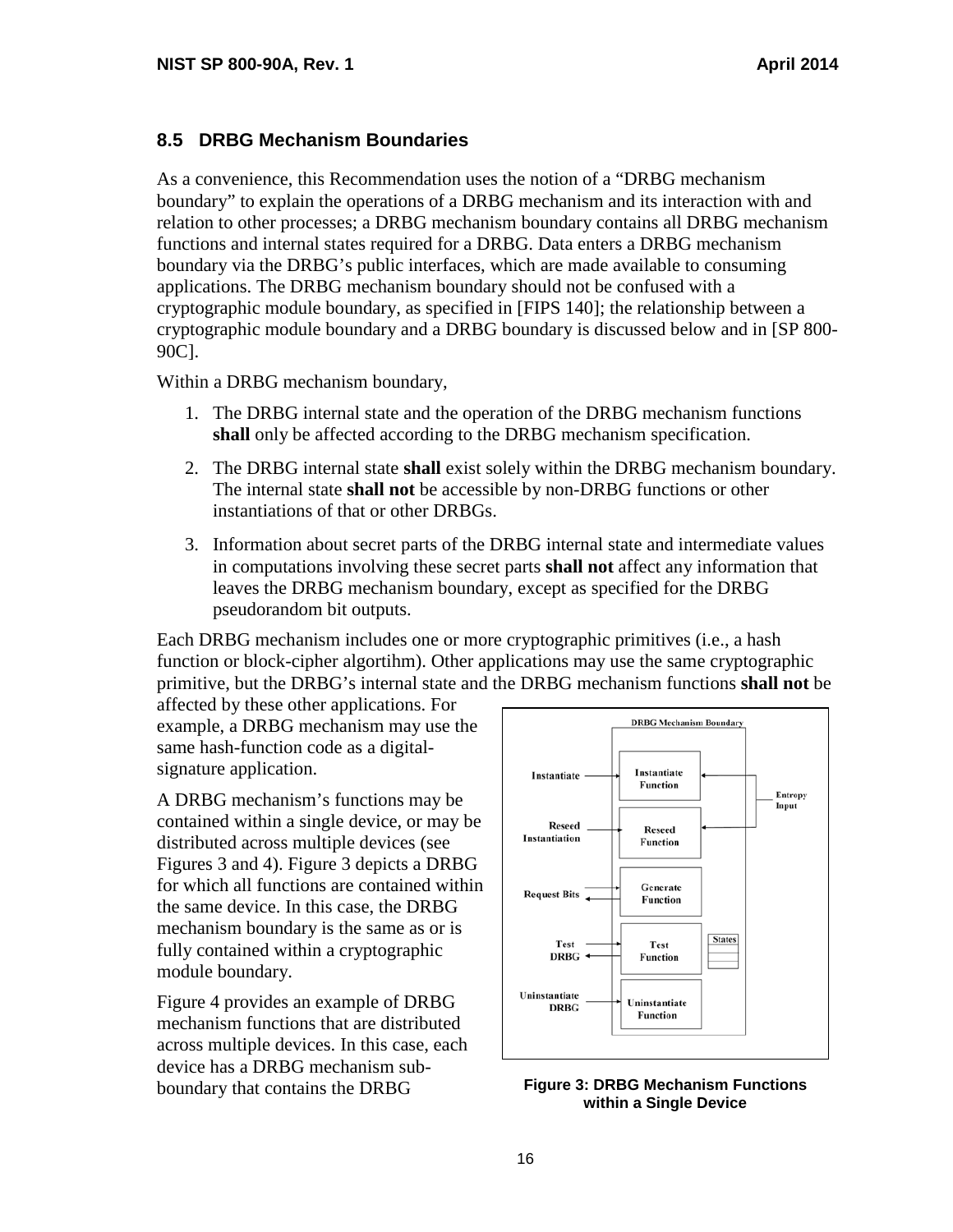restricted environments (e.g., smart card applications) in which the primary use of the mechanism functions implemented on that device. The boundary around the entire DRBG mechanism includes the aggregation of sub-boundaries providing the DRBG mechanism functionality. The use of distributed DRBG-mechanism functions may be convenient for DRBG does not require repeated use of the instantiate or reseed functions.



**Figure 4: Distributed DRBG Mechanism Functions** 

 Each DRBG mechanism boundary or sub-boundary **shall** contain a test function to test the uninstantiate function in order to perform and/or react to health testing. "health" of other DRBG-mechanism functions within that boundary. In addition, a boundary or sub-boundary that contains an instantiate function **shall** contain an

 secure channel **shall** be used to protect the confidentiality and integrity of the internal state When DRBG mechanism functions are distributed, a physically or cryptographically or parts of the internal state that are transferred between the distributed DRBG mechanism sub-boundaries. The security provided by the secure channel **shall** be consistent with the security required by the consuming application.

For distributed DRBGs, each sub-boundary is the same as or is fully contained within a separate cryptographic module boundary.

## **8.6 Seeds**

When a DRBG is used to generate pseudorandom bits, a seed **shall** be acquired prior to the generation of output bits by the DRBG. The seed is used to instantiate the DRBG and